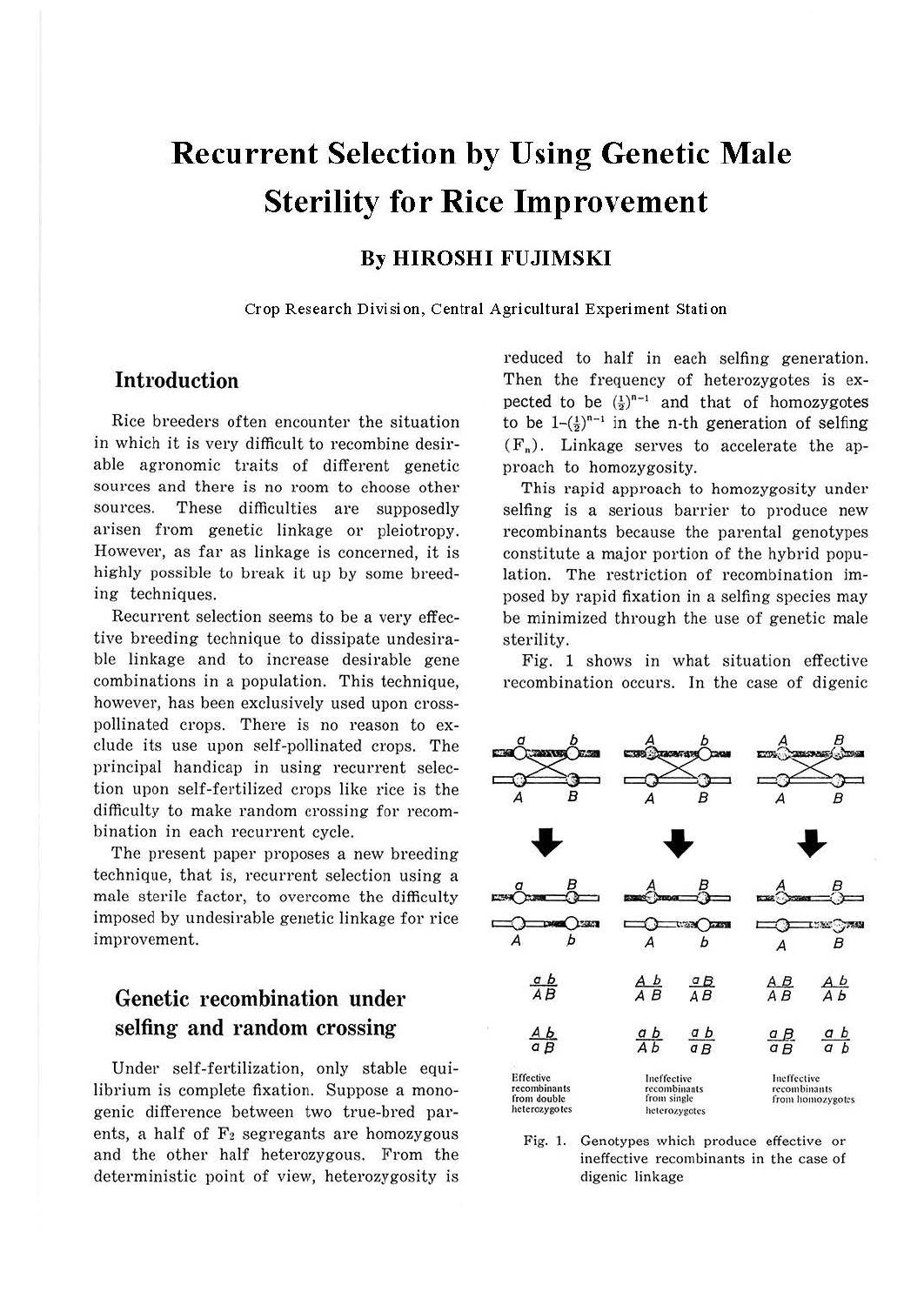| Equivalent<br>chromosome length | Expected length of<br>initial linkage block |
|---------------------------------|---------------------------------------------|
| $s' = s$                        | $E(c) = 1 - e^{-s}$                         |
| $s' = 2s$                       | $E(c) = \frac{1}{2}(1-e^{-2s})$             |
| $s' = ns$                       | $E(c) = \frac{1}{n}(1-e^{-ns})$             |
|                                 | $E(c) = \frac{s}{s'}(1-e^{-s'})$            |
|                                 |                                             |

**Table 1. Expected lengths of initial chromosome segments under selected mating systems (Hanson, 1959)** 

Note  $s = E(x) = xP(x)$ , x represents no. of breakup points appearing on the chromosome.

linkage, only double heterozygotes (left in the figure) produce new recombinants when a crossing-over occurs between the two loci, but single heterozytotes (center) and homozygotes (right) do not provide us with any new recombinants. This is the reason why loci have to be held heterozygous in a large proportion in order to increase opportunities to produce new recombinants.

The frequency of heterozygotes in a large random crossing population is expected to be 2 pq, where p and q represent frequencies of alleles in the locus concerned. It remains unchanged in the Hardy-Weinberg's equilibrium and is maximized in the case of  $p=q=0.5$ , that is the case in which the hybrid population is derived from a cross between two inbred parents. Random crossing is advantageous to promote genetic recombination since heterozygosity is kept in a large proportion.

Hanson (1959) has developed excellent theories relative to the breakup of initial linkage blocks under various mating systems. The length of a chromosome (s) is defined as an expectation of breakup points due to crossingover appearing on the chromosome. The other special term employed in his theory is the equivalent chromosome length(s'), which represents the accumulated number of breakup points occurring on the chromosome during a certain number of generations under a selected mating system. The summarized results of the mathematical derivation are presented in Table 1. According to this theoretical investigation, random crossing among polyparental progenies is very effective for shortening initial linkage blocks. In other words, recombination is remarkably promoted by continuing random crossing among progenies obtained from polycrosses between various parents.

Some experimental evidences have also been obtained relating to effectiveness of random crossing for advancing recombination in hybrid populations of self-pollinated crops such as cotton (Miller and Rawlings, 1967; Meredith and Bridge, 1971).

# Recurrent selection by using genetic male sterility

Recurrent selection is a breeding system aiming at increasing the frequency of desirable genes and genotypes in a plant population. The obstacle to utilize this technique to improve self-pollinated crops is the difficulty to make random crossing for the recombination. This difficulty may be conquered by the use of genetic male sterility.

The effectiveness of the use of a male sterility factor to increase outcrossing was demonstrated with barley populations (Jain and Suneson, 1963). Recurrent selection using male sterility was suggested by Glimore (1964) for the improvement of naturally selfpollinated species. Application of genetic male sterility to recurrent selection was also proposed with such crops as sorghum and soybean (Doggett and Eberhart, 1968; Brim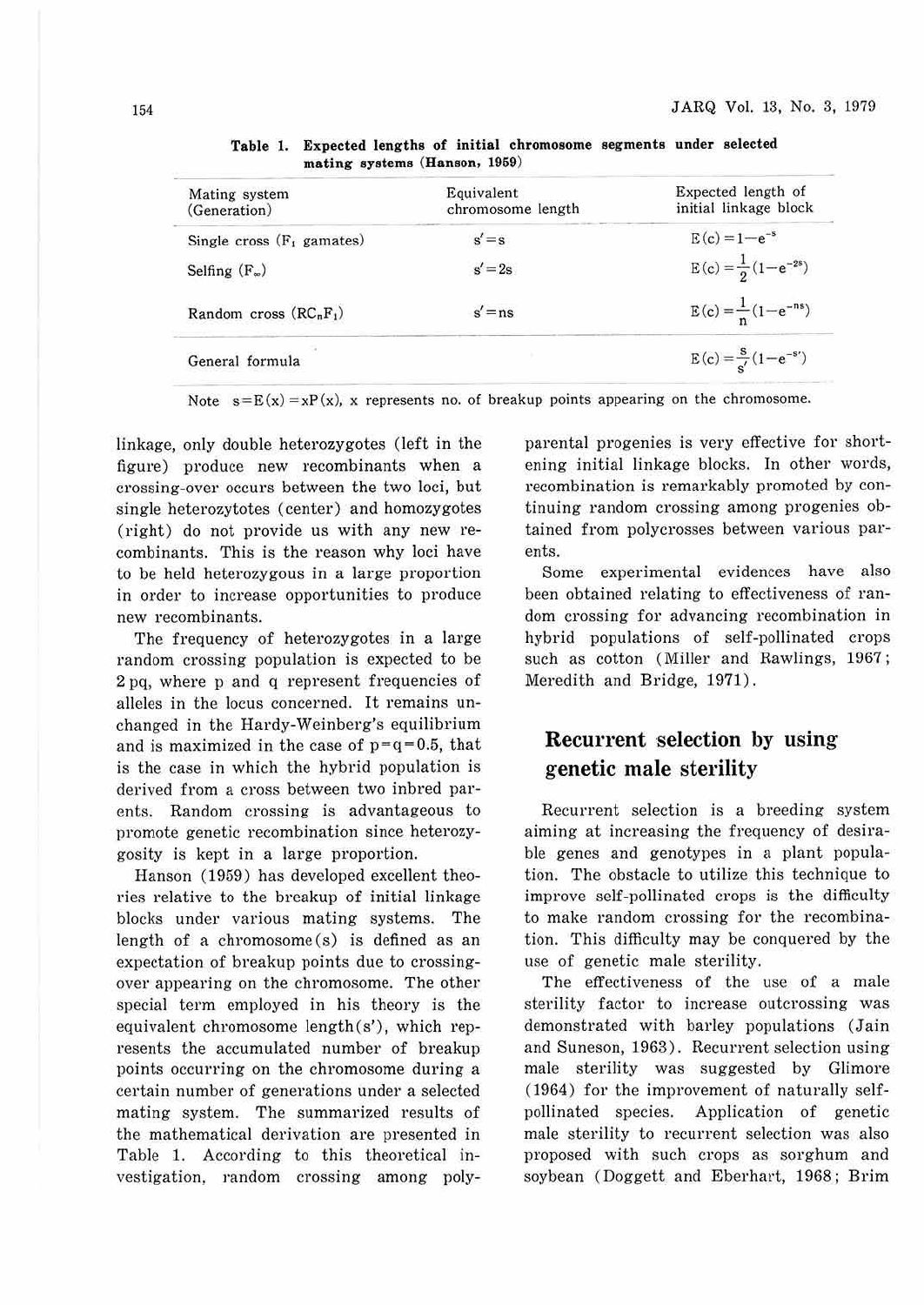and Stuber, 1973).

In the case of rice, no useful allele for male sterility had been available. Male sterile mutants, however, were artificially induced by the gamma ray irradiation of the <sup>60</sup>Co sources and a chemical mutagen ethyleneimine (Fujimaki et al., 1977). Male sterility of these mutants was shown to be affected by a single recessive allele and useful to establish a random crossing population.

Fig. 2 presents a model of recurrent selec-



Fig. 2. Recurrent selection scheme using a recessive male sterile allele) 0 Male sterile **Q** Heterozygous fertile **e** Homozygous fertile

tion by using a recessive male sterile allele. A breeding program is initiated by establishing a foundation population to which selection is to be applied. The population is composed so as to be segregating for male sterility. It can be derived from various sources such as biparental single crossing, double crossing, polycrossing or diallele crossing. We grow it in an isolated environment and advance outcrossing between male sterile plants and fertile ones. By collecting seeds from male sterile plants, we can obtain a random crossed population. At least  $2-3$  cycles of random crossing are required for advancing recombination within the foundation population before initiating selection.

In the random crossing phase, mild mass selection might be applied to the population. But intensive selection should be avoided especially to highly heritable characters since it may incur the increase of homozygosity, and the chance of free recombination may be reduced. Another point to be kept in mind is how to do with selection for flowering time. Flowering time is usually a highly heritable character to which intensive selection should be avoided. But selection for this character is essential to synchronize flowering in order to advance random crossing in the population. Under these circumstances, however, it is desirable to apply selection to flowering time in an early generation since opportunities of outcrossing between plants differing in flowering time seem to be very rare in any generation.

In the selection phase of recurrent cycle, selfed seeds are harvested from fertile plants to develop  $S_1$  progenies. A part of selfed seeds of each plant are reserved for later use and the other part are used for  $S_1$  progeny test. Every  $S_1$  line is supposed to segregate for male sterility in a monogenic ratio. Therefore it is difficult to evaluate agronomic traits relating to seed production like yield, but such agronomically important traits as grain quality, resistance to various disease and insect pests, cold tolerance, plants type, culm strength and leaf senescence are able to be tested by using  $S_1$  lines.

Based on the results of  $S_1$  progeny tests, S1 lines with desirable traits are selected. If there are some promising lines for practical use, they are continuously self-pollinated with selection to fixation. Unless any promising line is obtainable,  $S_1$  lines excellent in some agronomic traits are marked and reserved